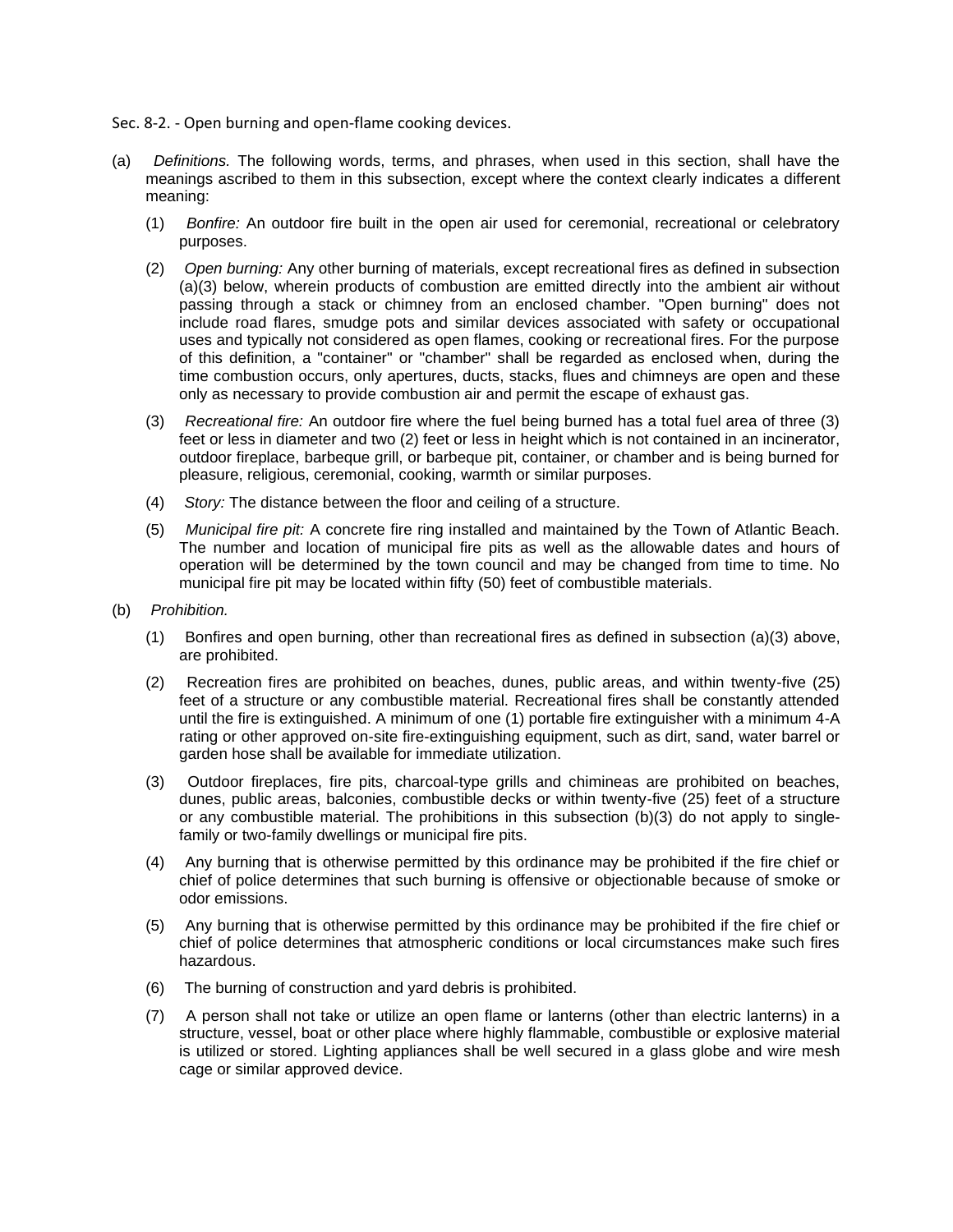- (8) No person shall throw or place, or cause to be thrown or placed, a lighted match, cigar, cigarette, or other flaming or glowing substance or object on any surface or article.
- (c) *Open-flame cooking devices.*
	- (1) Charcoal burners, gas grills, and other open-flame cooking devices shall not be operated on combustible balconies or within ten (10) feet of combustible materials.
	- (2) Exceptions to this subsection (c):
		- a. Liquefied-petroleum-gas-fueled cooking devices as provided in subsection (d);
		- b. Single-family and two-family dwellings; and
		- c. Where buildings and balconies are protected by an automatic sprinkler system.
- (d) *Liquefied-petroleum-gas-fueled cooking devices.* LP-gas burners having an LP-gas container with a water capacity greater than 2.5 pounds shall not be located on combustible materials. Small Coleman or "camp type" cooking devices using 16.4-ounce cylinders are not subject to the prohibitions in this subsection.
- (e) *Grilling on beaches.*
	- (1) Charcoal grills, burners and other open-flame cooking devices are prohibited in all beaches and dunes.
	- (2) The use of liquefied-petroleum-gas-fueled cooking devices, as described in subsection (d) above, is permitted on the beaches provided the following conditions are met.
		- a. The cooking device is located at least fifty (50) feet away from any combustible materials including, but not limited to, structures, decks, porches, walkways, piers, and sea grass or other vegetation.
		- b. A competent person of age sixteen (16) years or older shall tend to the cooking device at all times.
		- c. The source of ignition and all combustion shall be completely extinguished at the completion of cooking.
		- d. The cooking device with all contents, accessories, fuel and fuel container shall be removed from the beach by the individual(s) responsible for the cooking device or who brought these items or any of them to the beach.
		- e. No food, fuel, fuel container, cooking device, or trash shall be left on the beach, buried in the sand, or disposed of in the ocean, canals, or sound. Such materials must be disposed of in an appropriate and proper manner properly by the individual(s) responsible for, who used, who owns or who brought the cooking device. Fuel and fuel containers must be disposed of in an appropriate container on the property of the individual(s) responsible for, are the owners of, use, or transport the cooking device.
- (f) *Deliberate or negligent burning.* It shall be unlawful to deliberately or through negligence set fire to or cause the burning of combustible material in such a manner as to endanger the safety of persons or property or in violation of the provisions of this ordinance.
- (g) *Penalty for violations.* Any person violating the provisions of this section shall be punished in accordance with section 1-6 of the Code of Ordinances.
- (h) *Municipal fire pits.* Fires may be built in municipal fire pits on the beaches provided the following conditions are met:
	- (1) Only natural wood, charcoal or paper products may be used as fuel.
	- (2) The burning of trash, refuse, or garbage is prohibited.
	- (3) The burning of lumber that is contaminated with nails, plastics, paint, staples or other materials is prohibited.